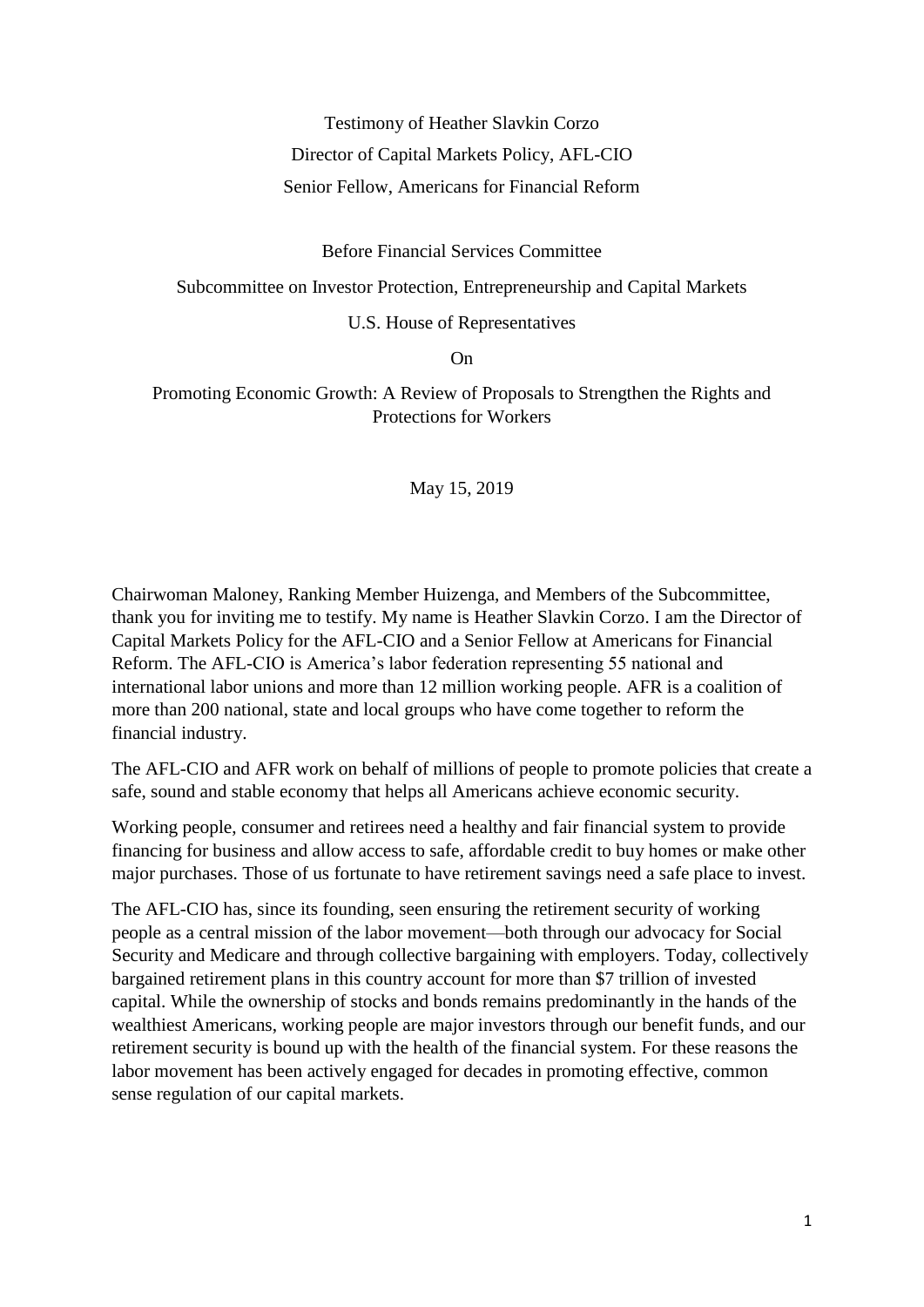# **1. Promoting Economic Growth: A Review of Proposals to Strengthen the Rights and Protections for Workers**

Today, the Subcommittee will consider a number of legislative proposals aimed at modernizing corporate disclosures to enable investors to more effectively integrate human capital management information into investment processes. In addition, the Subcommittee will consider a proposal that directs the SEC to address stock buybacks, a leading example of how companies use financial engineering to drive up stock prices at the expense of employee compensation and productive investment in growing their businesses.

I commend the Subcommittee for taking up these critical issues.

Investors in the US and internationally are increasingly taking a more holistic view of the risk and reward profiles of their investment portfolios. There is an increasing acknowledgment that environmental, social and governance ("ESG") matters are material financial factors that responsible investors must incorporate into investment decisions. Investors with \$86 trillion globally, including US investors with \$42 trillion under management, have signed up to the Principles for Responsible Investment, committing to incorporate ESG factors into investment decisions, engage with companies to encourage more responsible ESG practices, and seek ESG disclosure from companies in their portfolios.<sup>1</sup>

For investors, many of whom are large and widely diversified, the focus on ESG factors is about mitigating risks that can negatively impact investment performance over time. Pension funds, for example, are responsible for providing retirement security to current retirees as well as workers just beginning their careers who may be 40 years or more away from retirement. Companies that fail to integrate systemic risks, like climate change and income inequality, into their business models today are at greater risk of failing to remain competitive over the long-term.

While this Subcommittee is focused on investor protection, I am encouraged that today's hearing reveals an understanding of the reality that the best way for investors to do well is to invest in a stable, sustainable and growing economy. Sound economic growth requires employers to invest in workers and workforce development, to provide family-sustaining compensation packages so that our consumer-driven economy can thrive, and to devote resources to strategies that give their enterprises the chance to prosper in the future.

The testimony that follows will discuss each of the topics addressed in the legislation put forward today. In addition, I will discuss further measures to empower private sector workers including through the mandatory appointment of workers to corporate boards of directors and additional regulation of private equity.

# **2. Human capital management disclosure**

The Securities Act of 1933 and the Securities Exchange Act of 1934 form the statutory foundation of our capital markets regulation in large part by imposing reporting obligations on issuers. This mandatory reporting provides the basis on which investors are able to make informed investment decisions. The theoretical underpinnings of our economic system depend on investors receiving and utilizing that information when making investment decisions.

**.** 

<sup>&</sup>lt;sup>1</sup> 'About the PRI' *available at* [https://www.unpri.org/pri.](https://www.unpri.org/pri)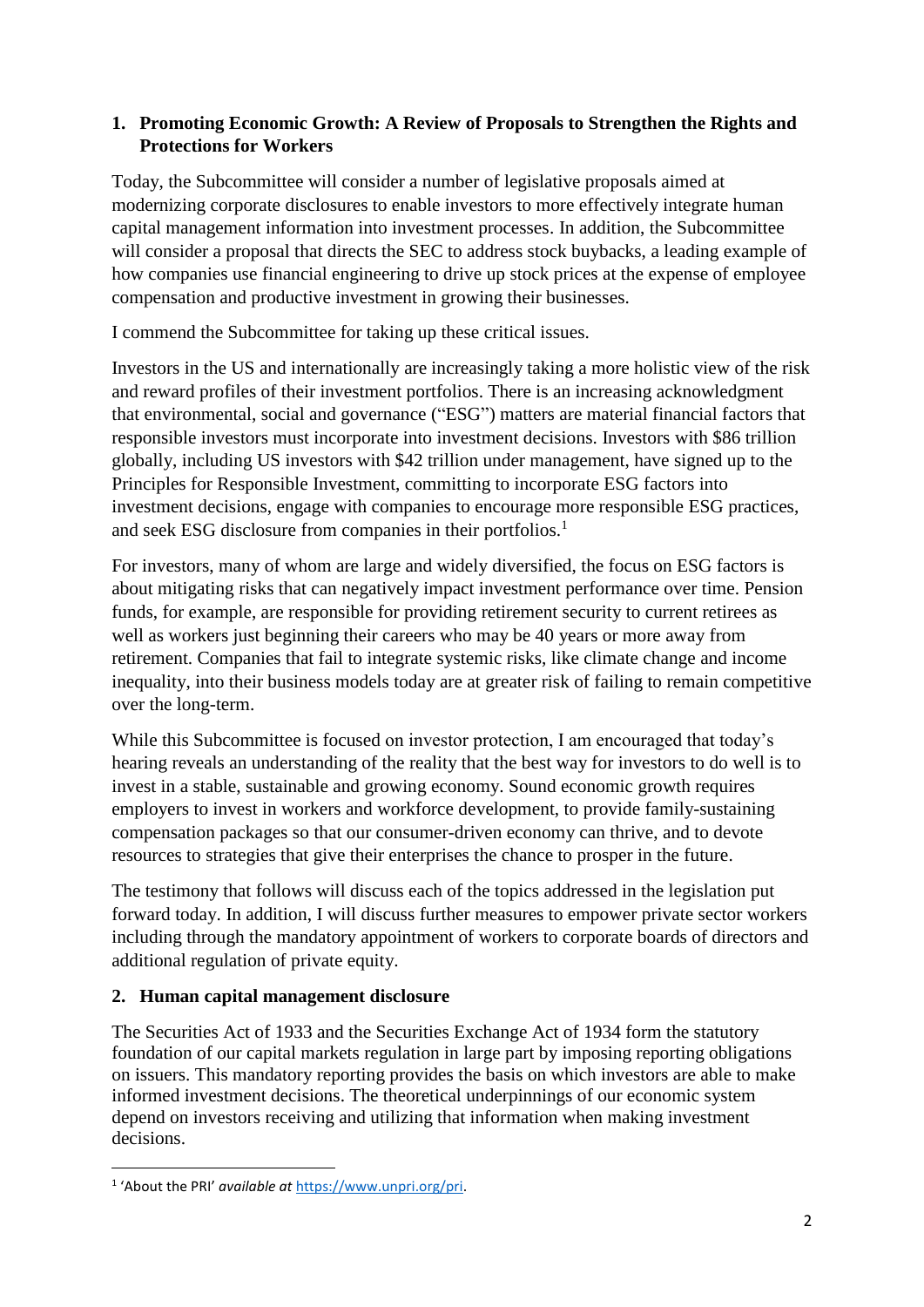In a disclosure-based regime such as this, quality, quantity and form of disclosure are paramount in establishing its efficacy. Broad-based disclosure can also improve transparency, combat short-termism and build public trust, confidence and understanding of capital markets.

Regulation S-K, under the securities laws, defines core reporting requirements for public companies. It structures a disclosure system where issuers have general obligations to disclose material information, and specific requirements to disclose information whose disclosure the Commission finds to be per se in the interests of investors and the public.

However, this system has not kept pace with developing investor understanding of what information is relevant to investor decisions. One example of particular importance, both from an investor and a public interest perspective, is ESG issues. In this area, unlike other areas of issuer disclosure, the decision as to what to disclose is left almost entirely up to issuers to determine. The lack of per se, line item ESG disclosure requirements has meant, in effect, that issuers have excessive discretion to determine what information is, or is not, disclosed to investors.

Human capital management ("HCM") disclosure is a component of ESG disclosure. HCM refers to a set of practices and strategies for how a company recruits, manages and develops its human capital (i.e. workforce). Executives are always quick to say that their workforce is their greatest asset yet rarely offer information on how that asset is maintained, cultivated or grown. Likewise, many companies describe the cost of labor as one of their biggest expenses yet offer little information on what that cost is comprised of or how it is managed.

Presently, companies must only disclose a single metric regarding their human capital: the number of workers, which is often accompanied by generic statements about the need to attract and retain the best employees. Furthermore, any investment in human capital is buried in the Selling, General and Administrative Expenses ("SG&A") disclosure, indistinguishable from money spent on office supplies or corporate lunches. Any investment in human capital is essentially viewed as overhead and not an investment in the firm.

HCM is a key driver of corporate performance and an essential indicator of a company's value creation strategy and long-term viability. There is both significant and growing research demonstrating this link as well as clear and growing investor demand for this information. 2

The Human Capital Management Coalition ("HCMC") was formed in 2013 to advocate for enhanced corporate disclosure of HCM metrics. It now includes investors with more than \$3 trillion in assets under management.<sup>3</sup> In 2017, the HCMC petitioned the US Securities and Exchange Commission to update disclosure requirements to ensure that investors have access to data, in a consistent and comparable format, to evaluate how companies are managing their

**.** 

<sup>&</sup>lt;sup>2</sup> See Anthony Hesketh letter to Anne Sheehan, Chair of the Investor Advisory Committee of the SEC, Mar. 21, 2019 *available at* [https://www.sec.gov/comments/265-28/26528-5180428-183533.pdf.](https://www.sec.gov/comments/265-28/26528-5180428-183533.pdf) "[F]irm financial performance increases in step with human capital reporting intensity… in the U.S., where human capital disclosure is less extensive, top-quartile reporting firms (\$2.09 for every \$1 invested in their talent) on average outperform the returns secured from talent by those in the bottom quartile of human capital reporting (\$1.87)."

<sup>&</sup>lt;sup>3</sup> More information about the Coalition is available at [http://www.uawtrust.org/hcmc.](http://www.uawtrust.org/hcmc)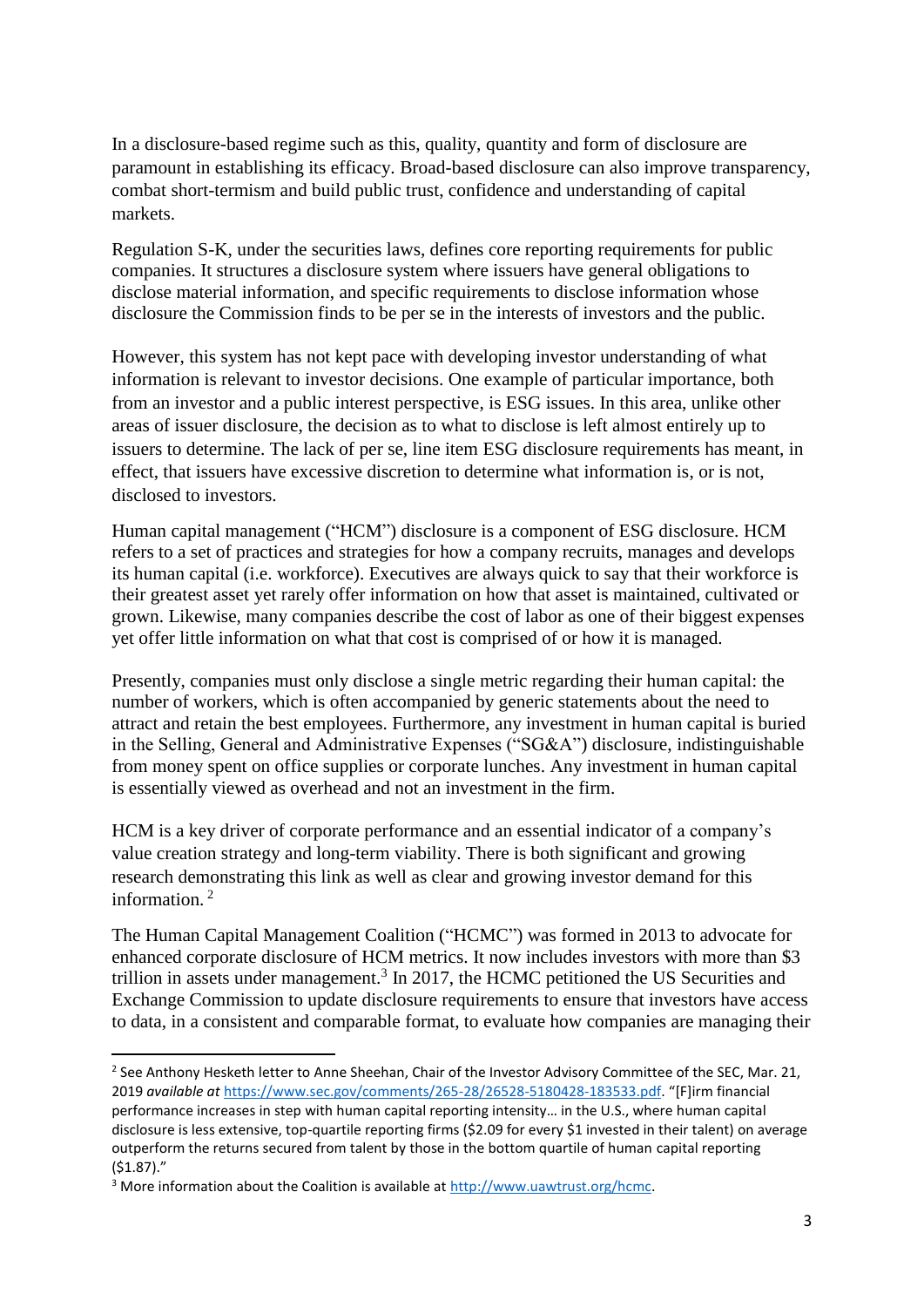## human capital.<sup>4</sup>

Given the connection to performance and the broad call for disclosure, policy changes are needed to update disclosure requirements to provide for robust human capital disclosures.

Disclosures including, but not limited to, investment in workforce training and education; annual employee turnover, voluntary and involuntary; gender pay disparity; outsourcing; and benefits and incentive structures available to employees, including comparisons to those available to executives would enable investors to make informed investment decisions based on the trends in a company's workforce, and to better assess the competitiveness and productivity of companies.

For these reasons, the AFL-CIO and AFR support Rep. Axne's discussion draft, which would "require issuers to disclose information about human capital management in annual reports."

# **a. Offshoring**

Companies have long been required by the SEC to disclose their global employee headcount. Traditionally, companies would break out their US and international employees. In recent decades, this voluntary disclosure has declined. One possible explanation for the declining reporting is that multinational companies have increasingly focused job creation in non-US markets and would prefer not to disclose numbers that could lead to reputational risks.

Offshoring is an important component of HCM. It would help investors analyze companies' strategic plans, exposures to geopolitical risk and risk from extreme weather events. From a public policy perspective, such disclosure will also allow the public to see the effect of the corporate tax cut on encouraging offshoring. The discussion draft put forward by Rep. Axne "to require the disclosure of the total number of domestic and foreign employees of a company" would go a long way towards providing investors the information they need to integrate offshoring into the evaluation of companies' HCM.

## **b. Pay ratio**

 $\overline{a}$ 

The AFL-CIO and AFR are long-time supporters of disclosure of enhanced corporate reporting of CEO-to-worker pay ratios. Executive pay has skyrocketed over the past few decades and is often completely divorced from company fundamentals. At the same time, most American workers have faced wage stagnation despite increasing productivity. This raises serious questions about corporate strategies, values and long-term outlook.

In order to be the rational decision makers that the market expects investors to be, investors need information. The pay-ratio rule brings transparency to corporations' compensation strategies. While it might seem straightforward, this information is tremendously important to investors in our current economy.

There is a substantial body of research that shows correlations between out-of-balance pay ratios and a number of poor performance indicators—in particular, the morale of the

<sup>4</sup> "\$2.6 Trillion Investor Coalition Sees Link Between Human Capital Management and Shareholder Return" Engagement Strategies Media. Available at:

http://www.enterpriseengagement.org/articles/content/8472962/26-trillion-investor-coalition-sees-linkbetween-human-capital-management-and-shareholder-return/.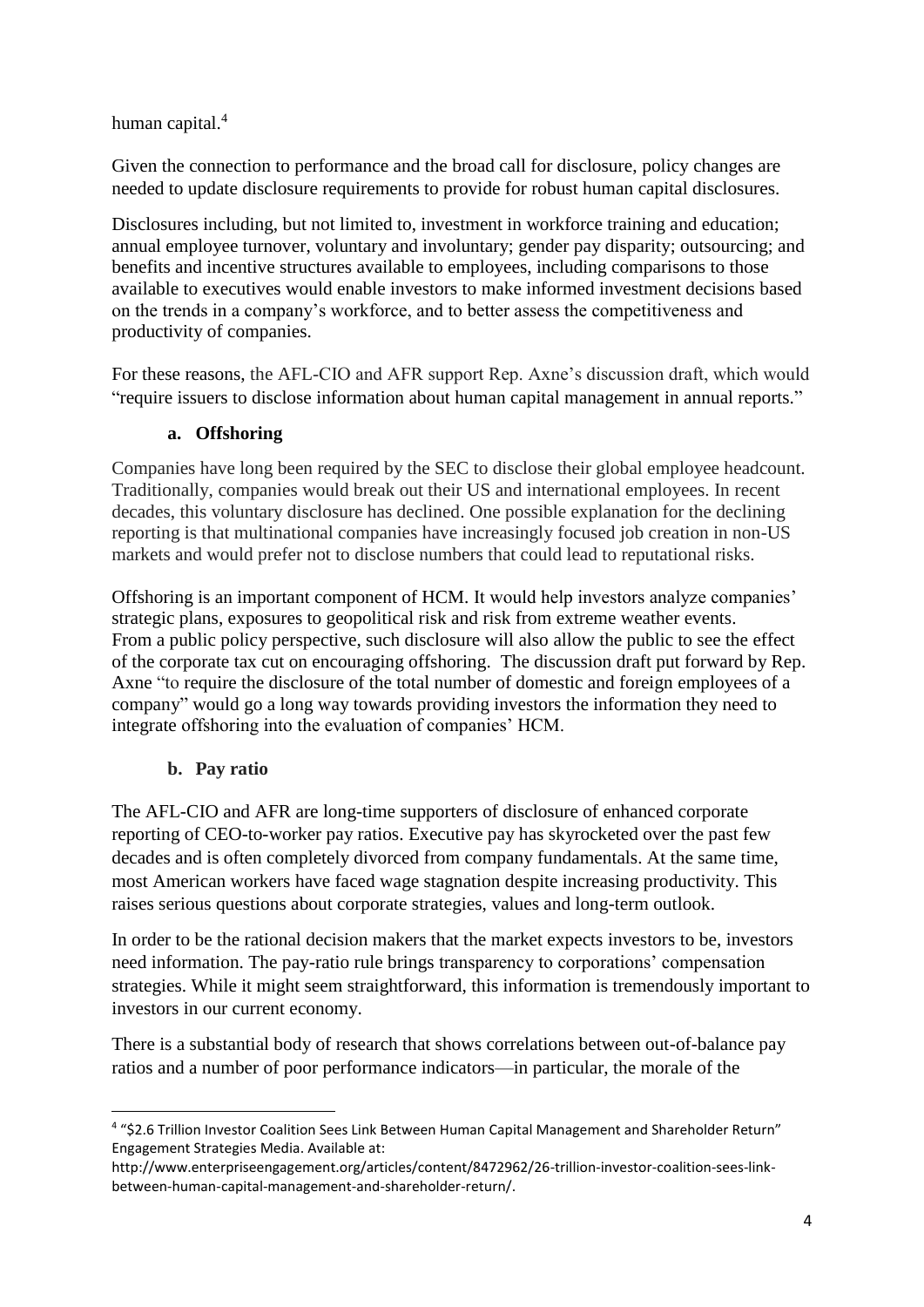workforce, as well as its productivity and loyalty—while balanced pay ratios are indicators of strong long-term performance.

The pay ratio data that has been published since the SEC rule implementing Section 953(b) of the Dodd-Frank Wall Street Reform and Consumer Protection Act went into effect last year has been useful to investors in analyzing companies' compensation strategies. Additional data points in this area would further inform investor analysis. The AFL-CIO and AFR, therefore, support the discussion draft "to require issuers to disclose information on pay raises made to executives and non-executive employees."

# **3. Stock buybacks**

In recent decades, companies have spent exorbitant sums buying back their own stock. The 2017 Tax Cuts and Jobs Act hyper-charged the practice. In 2018, companies spent more than \$1 trillion buying back their own stock and are on pace to surpass that level in 2019.<sup>5</sup>



*From: Seeking Alpha<sup>6</sup>*

At the same time, the portion of corporate earnings used to pay workers is near all-time lows for the modern era.

**<sup>.</sup>** <sup>5</sup> Ben Walsh, *Stock Buybacks Are on Track for Another Record Year*, Barron's, Feb. 20. 2019 *available at*  [https://www.barrons.com/articles/stock-buybacks-are-on-track-for-another-record-year-](https://www.barrons.com/articles/stock-buybacks-are-on-track-for-another-record-year-51550682106?mod=article_inline)[51550682106?mod=article\\_inline.](https://www.barrons.com/articles/stock-buybacks-are-on-track-for-another-record-year-51550682106?mod=article_inline)

<sup>6</sup> Aswath Damodaran, *January 2019 Data Update 8: Dividends And Buybacks - Fact And Fiction*, Seeking Alpha, Feb. 10, 2019, *available at* [https://seekingalpha.com/article/4239687-january-2019-data-update-8-dividends](https://seekingalpha.com/article/4239687-january-2019-data-update-8-dividends-buybacks-fact-fiction)[buybacks-fact-fiction.](https://seekingalpha.com/article/4239687-january-2019-data-update-8-dividends-buybacks-fact-fiction)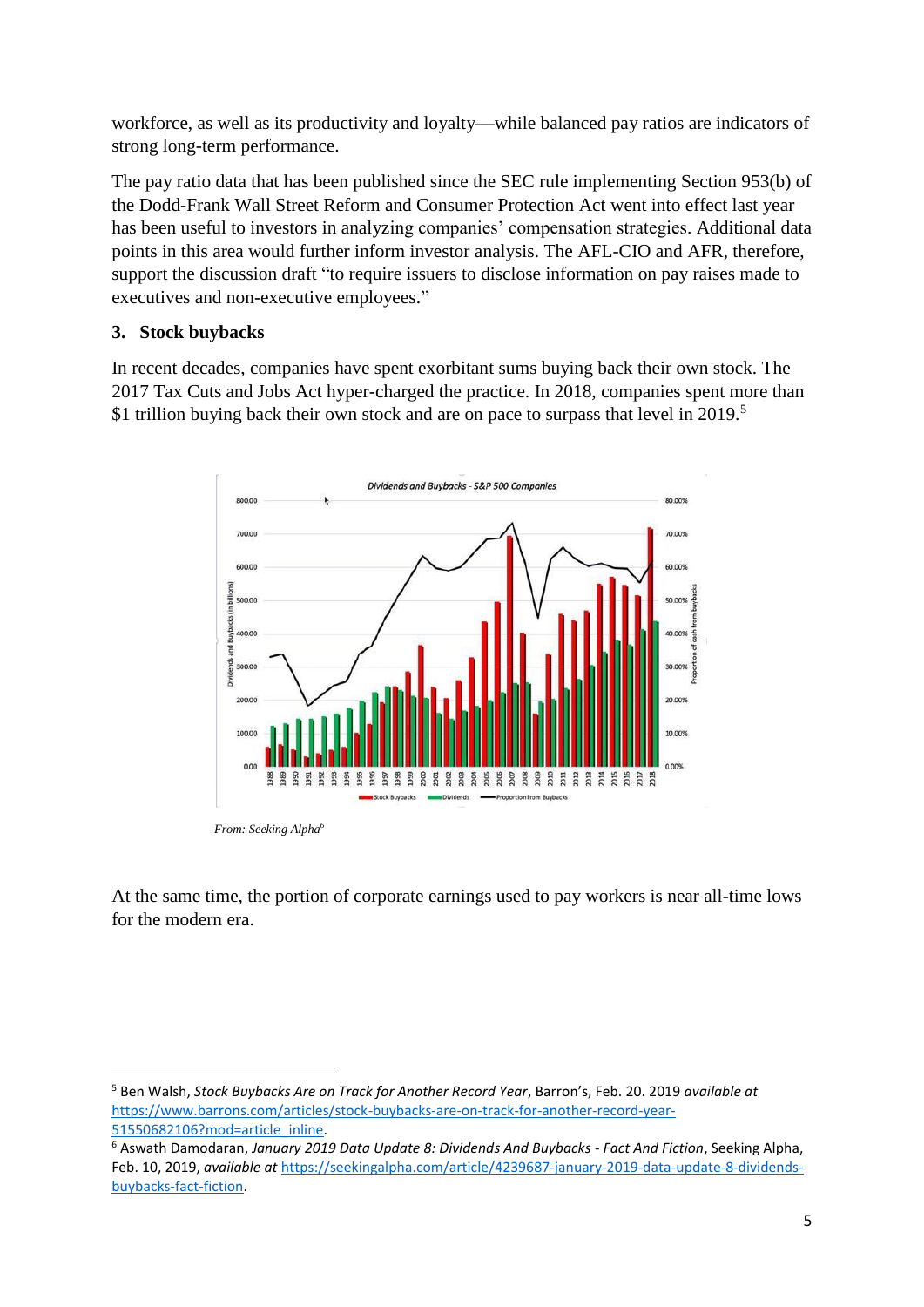#### Workers' share of corporate income hasn't recovered

Share of corporate-sector income received by workers over recent business cycles, 1979-2018



Company's excessive spending on buybacks has prompted concerns that they are prioritizing short-term stock price jumps over long-term investments that would make their businesses more competitive. According to The Economist magazine, "If firms are overdoing buy-backs and starving themselves of investment, artificially propped-up share prices will eventually tumble."<sup>7</sup> Large stock buybacks send "a discouraging message about a company's ability to use its resources wisely and develop a coherent plan to create value over the long term," Laurence Fink, chairman and CEO of Blackrock, wrote in an April 14, 2015 letter to S&P 500 companies.

Company executives whose compensation is primarily comprised of stock-based awards gain the most from short-term maneuvers to boost stock prices. As is so often the case with financial engineering, workers and long-term investment in business improvements suffer. For example, if Wal-Mart had chosen to invest the \$10 billion allocated for stock buybacks in 2018 to raising workers' wages, it could have paid each worker an additional \$5.66 per hour.<sup>8</sup> Between 2015 and 2017, GE bought back \$40 billion in stock, at rates far above its current share price, and is now has nearly \$100 billion in outstanding debt.<sup>9</sup> At the same time, the

1

8 Lenore Palladino, *Rewriting the Rules to Take Aim at Stock Buybacks and Force Companies to Invest in Their Workers: The STOP Walmart Act*, Medium, Nov. 14, 2018 *available at* [https://medium.com/@lenorepalladino/rewriting-the-rules-to-take-aim-at-stock-buybacks-and-force](https://medium.com/@lenorepalladino/rewriting-the-rules-to-take-aim-at-stock-buybacks-and-force-companies-to-invest-in-their-workers-7463680414c5)[companies-to-invest-in-their-workers-7463680414c5.](https://medium.com/@lenorepalladino/rewriting-the-rules-to-take-aim-at-stock-buybacks-and-force-companies-to-invest-in-their-workers-7463680414c5)

<sup>7</sup> *Share buybacks: Corporate Cocaine,* The Economist, Sep. 13, 2014 *available at*  [https://www.economist.com/leaders/2014/09/13/corporate-cocaine.](https://www.economist.com/leaders/2014/09/13/corporate-cocaine)

<sup>9</sup> Martin Hutchinson, *Opinion: Misguided share buybacks are hollowing out companies' balance sheets and will lead to even bigger stock-market trouble*, MarketWatch.com, Nov. 21, 2018 *available at*  [https://www.marketwatch.com/story/misguided-share-buybacks-are-hollowing-out-companies-balance](https://www.marketwatch.com/story/misguided-share-buybacks-are-hollowing-out-companies-balance-sheets-and-will-lead-to-even-bigger-trouble-2018-11-20)[sheets-and-will-lead-to-even-bigger-trouble-2018-11-20.](https://www.marketwatch.com/story/misguided-share-buybacks-are-hollowing-out-companies-balance-sheets-and-will-lead-to-even-bigger-trouble-2018-11-20)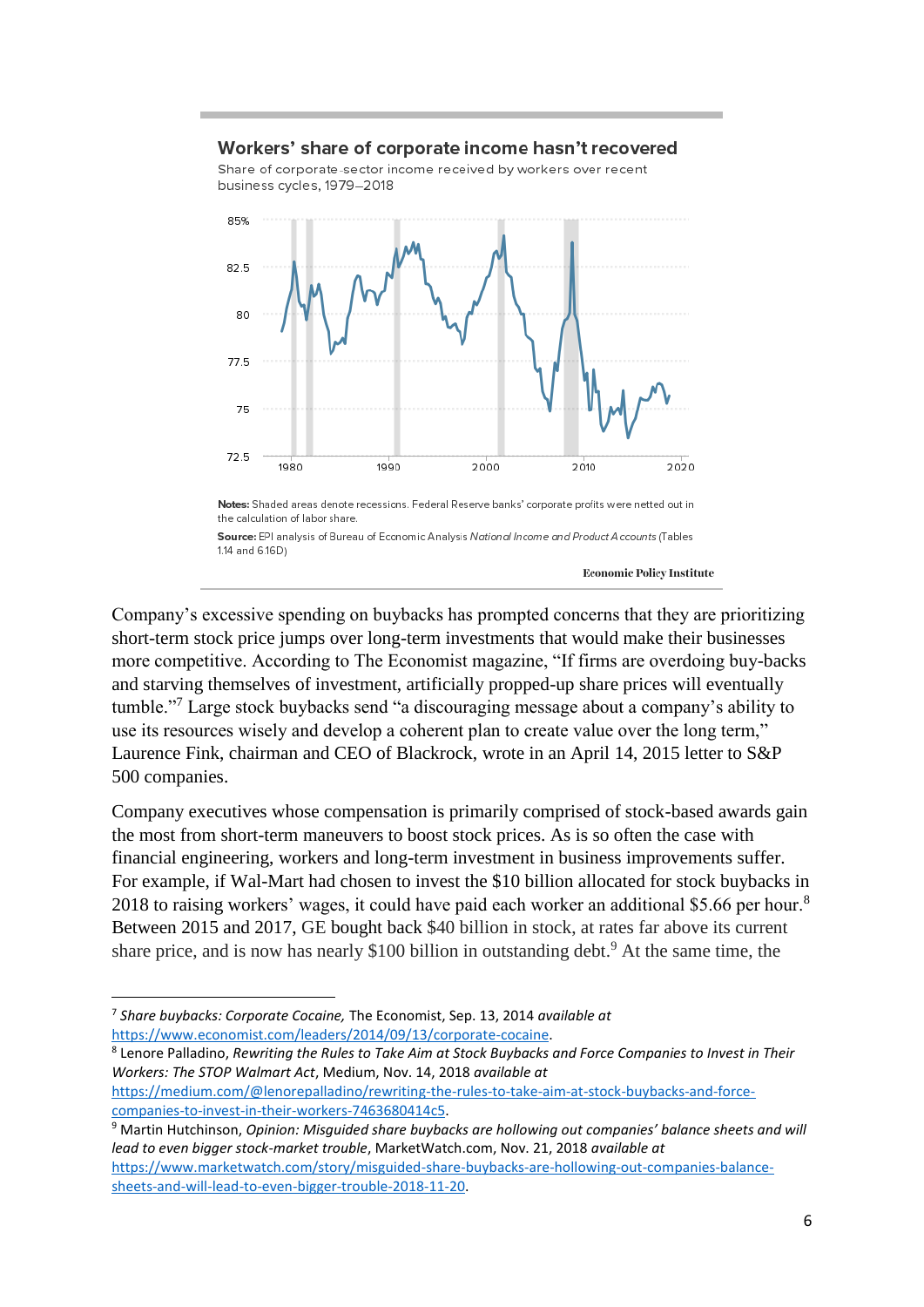company has cut thousands of jobs in the  $US$ .<sup>10</sup>

SEC policy changes in the early 1980s opened the door for the proliferation of stock buybacks. Prior to the issuance of Rule 10b-18, it was generally thought that stock repurchases would be considered stock price manipulation by the SEC. 10b-18, however, created a safeharbor that gave companies comfort that they would not be charged by the Commission with manipulation and buybacks took off.

Multiple policy changes have been put forward to limit buybacks. Senator Baldwin's Reward Work Act would eliminate the 10b-18 safeharbor and require companies to include worker representatives on the boards of directors. Senators Schumer and Sanders have announced plans to introduce a bill that would condition the ability of companies to buy back their stock on adherence to a \$15 minimum wage.

Today, the Subcommittee considers a draft bill "to study whether to amend the rules of the Commission relating to certain stock repurchases." In my view, the basic facts are already clear, and it is time for action.<sup>11</sup> Congress must pass legislation to affirmatively address stock buybacks before companies spend trillions of dollars more to artificially boost their stock prices – trillions of dollars that could be invested in research and development, growth, and employee compensation and training.

#### **4. Worker representation on corporate boards of directors**

 $\overline{a}$ 

From the post-World War II period until the early 1970s, workers' wages and productivity rose in tandem. In the early 1970s, however, the connection broke down. Since then, wages have stagnated despite dramatic improvements in productivity.

#### The gap between productivity and a typical worker's compensation has increased dramatically since 1973



Notes: Data are for compensation (wages and benefits) of production/nonsupervisory workers in the private sector and net productivity of the total economy. "Net productivity" is the growth of output of goods and services less depreciation per hour worked.

Source: EPI analysis of unpublished Total Economy Productivity data from Bureau of Labor Statistics (BLS) Labor Productivity and Costs program, wage data from the BLS Current Employment Statistics, BLS Employment Cost Trends, BLS Consumer Price Index, and Bureau of Economic Analysis National Income and Product Accounts Updated from Figure A in Raising America's Pay: Why It's Our Central Economic Policy Challenge (Bivens et al. 2014)

<sup>10</sup> Darrell Proctor, *GE Will Cut Jobs, End Manufacturing at Virginia Plant*, PowerMag.com, Jun. 11, 2018 *available at* [https://www.powermag.com/ge-will-cut-jobs-end-manufacturing-at-virginia-plant/?pagenum=1.](https://www.powermag.com/ge-will-cut-jobs-end-manufacturing-at-virginia-plant/?pagenum=1) <sup>11</sup> William Lazonick, *Profits Without Prosperity*, Harvard Business Review. Sep. 2014 *available at* https://hbr. org/2014/09/profits-without-prosperity.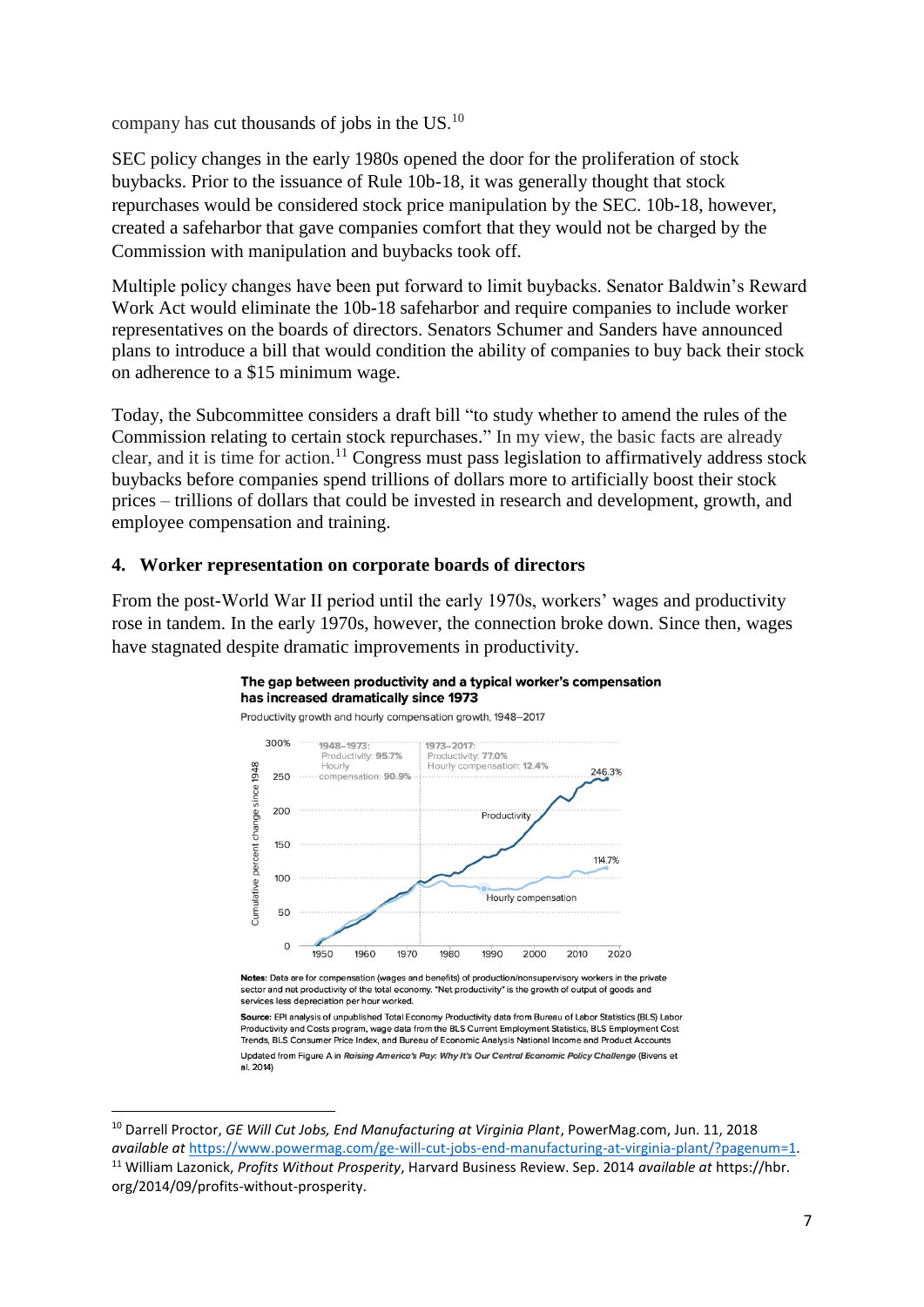The single-most effective way to improve workers' rights and address income inequality is to empower workers to command better wages, benefits and working conditions. In the corporate governance context, which is the jurisdiction of this Subcommittee, this means ensuring worker representation on corporate boards.

In many advanced economies with highly-competitive private sector businesses, worker representation on boards has been in place for decades. According to research by Roosevelt Institute Senior Economist and Policy Counsel Lenore Palladino:

In other advanced industrialized economies, balanced models of corporate governance are the norm. In two-thirds of Europe, workers have a role on the corporate board, and in 13 countries, including Germany and France, worker governance rights are extensive across much of the private sector… In these examples, shareholders still maintain a substantial and powerful presence, but workers are also able to participate in the conversation. Europe shows us that there are many ways a stakeholder model can be implemented, and ours does not need to duplicate any one existing framework.<sup>12</sup>

Worker representation on boards is common practice in other parts of the world and could help lead to better management decisions. In large, modern corporations, board members and senior executives are often insulated from rank-and-file workers. This contributes to a lack of communication and trust between workers and leading decisionmakers. As a result, strategic decisions by corporate leaders are often made without input from the individuals who will be responsible for implementing those policies. This disconnect can lead to sub-optimal results.

The sales quota scandal at Wells Fargo is a leading example. Workers at the company repeatedly attempted to call attention to problems in the bank's sales culture but attempts to raise the issue through internal processes failed. The problem could have been addressed earlier if workers had an effective means to make their concerns known. Worker representation on the Wells Fargo board would have enabled earlier board-level conversation about the depth of the problem at the company.

Finally, research has shown that poor labor relations lead to higher unemployment and that more interaction between workers and their employers can lead to higher levels of trust and improved relationships.<sup>13</sup> Worker representation on boards would create additional interaction and improved relationships.

Multiple Senate bills would require worker representation on boards. Senator Tammy Baldwin's Reward Work Act would allow workers to select one-third of the members of a company's board of directors and improve disclosure of stock buybacks. Senator Elizabeth Warren's Accountable Capitalism Act would allow workers to elect 40% of corporate board members and create other mechanisms to encourage large companies to integrate more stakeholders' interests into their decisions. The AFL-CIO and AFR support these bills and we

**<sup>.</sup>** <sup>12</sup> Lenore Palladino, *Why Workers On Corporate Boards Just Makes Sense*, RooseveltInstitute.org: Published in Blog, Economic Inclusion, Economy & Growth, Work and Labor, Aug. 14, 2018 *available at* <https://rooseveltinstitute.org/why-workers-corporate-boards-just-makes-sense/>

<sup>&</sup>lt;sup>13</sup> Blanchard, Olivier J. and Philippon, Thomas, The Quality of Labor Relations and Unemployment (June 15, 2004). MIT Department of Economics Working Paper No. 04-25. Available at SSRN: <https://ssrn.com/abstract=559203> or [http://dx.doi.org/10.2139/ssrn.559203.](https://dx.doi.org/10.2139/ssrn.559203)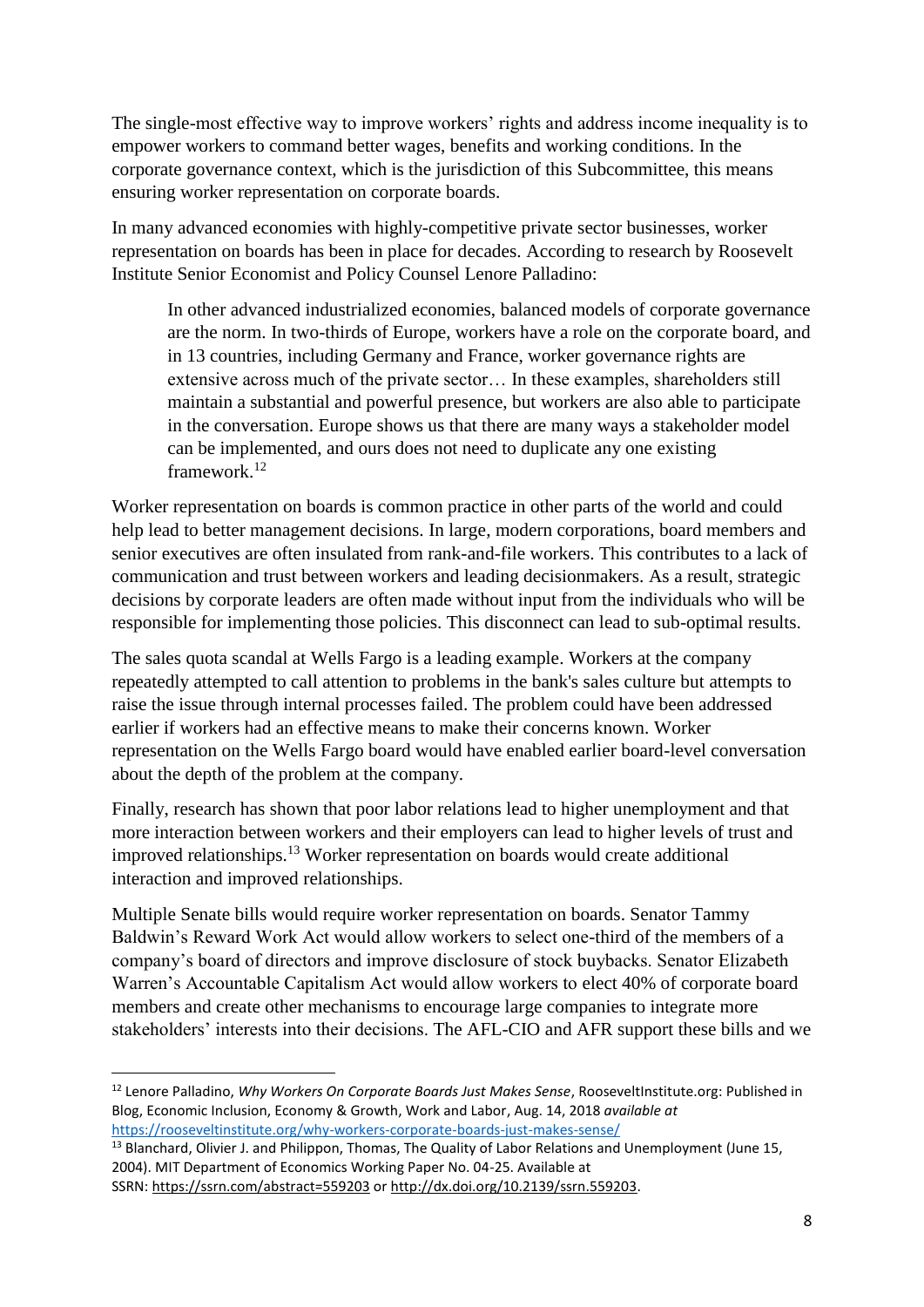encourage the Subcommittee to consider the issue.

# **5. Private equity**

1

Private equity investment strategies have a growing and underappreciated impact on the US economy. Assets held by private equity ("PE") firms have grown from \$1 trillion prior to the financial crisis to a new record of \$3.1 trillion in 2017, with another \$1 trillion in committed capital waiting to be invested.<sup>14</sup> Today, PE-owned companies employ nearly 11.3 million American workers.<sup>15</sup> We have seen a steep decline in the number of publicly-traded companies over the last decade, while at the same time, the number of PE-backed companies has grown rapidly.



*Comment by Eileen Appelbaum to FTC on Proposed Consent Agreement in the Matter of Staples/Essendant, Inc.*

The PE model often serves as a vehicle to allow extremely wealthy PE managers ("PE general partners" or "GPs)" to take control of real economy businesses, which provide goods and services of value to the public, and extract wealth from these businesses. This is accomplished using cash provided by outside investors, many of which are pension plans

<sup>14</sup> *Press Release: Private Equity Industry Grows to More Than \$3tn in Assets*, Preqin, Jul. 24, 2018 *available at* [http://docs.preqin.com/press/PE-Assets-Jul-18.pdf.](http://docs.preqin.com/press/PE-Assets-Jul-18.pdf)

<sup>15</sup> Financial Services Spotlight: The Financial Services Industry in the United States, SelectUSA.gov *available at*  [https://www.selectusa.gov/financial-services-industry-united-states.](https://www.selectusa.gov/financial-services-industry-united-states)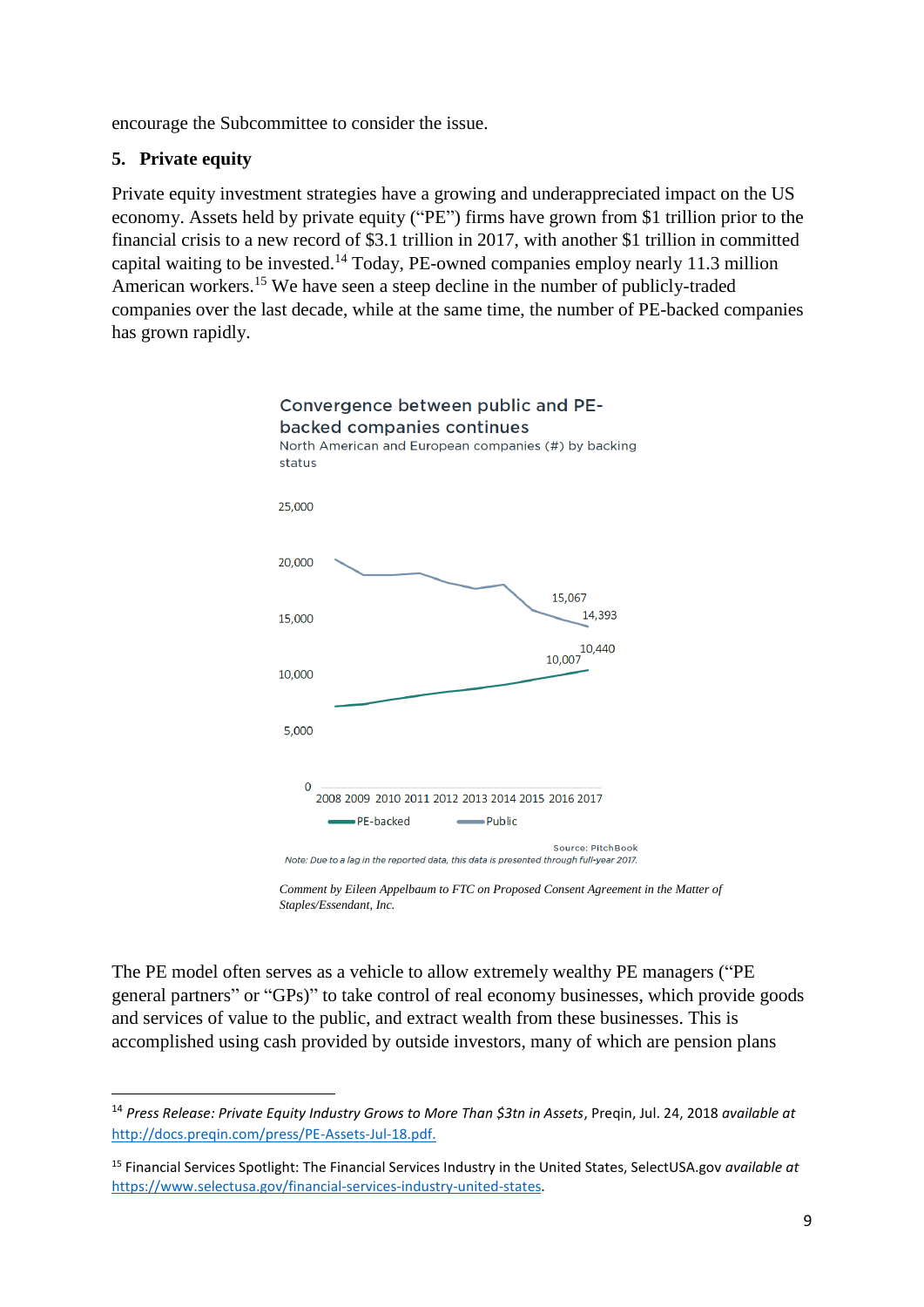who pay exorbitant fees to the GPs for the privilege of investing.

'Private equity' is often the modern term used to refer to leveraged buyouts, which gained notoriety in the 1980s. PE owners typically use large amounts of debt in their acquisitions, which result in lower tax bills for the companies but greater risk. Companies are often forced to cut workers' wages and benefits to keep up with debt payments and are more likely to end up in bankruptcy, at which point workers, suppliers, and other creditors all suffer losses. Now, the size of the market for risky corporate debt has reached a point at which global regulators are raising concerns that an economic downturn could lead to a wave of defaults and systemic risk.

# **a. Private equity and workers**

Private equity observers have long been concerned that the strategy, due to its reliance on high levels of leverage and the resulting cash constraints the leverage creates for companies, can result in lower wages and benefits for workers. Increasing amounts of empirical evidence supports this belief. One independent analyst has concluded that more than 60% of the retail jobs loss in 2016 and 2017, around 130,000 jobs, were at companies owned by PE.<sup>16</sup>

# **i. Toys 'R' Us**

Toy 'R' Us is a recent example of a PE-owned company that ended up in bankruptcy. The toy store was purchased by a consortium of PE firms in 2005 for \$6.6 billion. Despite \$11 billion in annual sales, Toys 'R' Us struggled to service the \$5 billion debt put on the companies by the PE owners and filed for bankruptcy in  $2018$ .<sup>17</sup> When the company entered liquidation, it left 31,000 employees out of work.<sup>18</sup>

Toys 'R' Us's PE owners have blamed its failure on competition from online retail providers, like Amazon, and other market forces. Multiple analysts, however, have said the blame rests to a very substantial degree with the company's unsustainable debt and warned that other retail chains could fail in a similar fashion due to high-risk private equity investments.<sup>19</sup>

## **ii. Caesars**

 $\overline{a}$ 

The casino company, Caesars Entertainment Corporation (formerly Harrah's Entertainment), provides another example. It was purchased by private equity firms Apollo and TPG in a 2008 leveraged buyout that was financed using \$23 billion of debt.<sup>20</sup> The company then conducted a series of financial engineering maneuvers, culminating in a complicated

<sup>16</sup> Steve LeVine, *Vulture capitalists are killing off retail jobs*¸ Axios, Jan. 10, 2018 *available at*  [https://www.axios.com/private-equity-1515603080-efd39541-a9fb-474b-8c24-04623ee518fd.html.](https://www.axios.com/private-equity-1515603080-efd39541-a9fb-474b-8c24-04623ee518fd.html) 

<sup>17</sup> Jessica DiNapoli and Tracy Rucinski, *How \$5 billion of debt caught up with Toys 'R' Us*, Reuters, Sept. 17, 2017 *available at* [https://www.reuters.com/article/us-toys-r-us-bankruptcy-timeline/how-5-billion-of-debt](https://www.reuters.com/article/us-toys-r-us-bankruptcy-timeline/how-5-billion-of-debt-caught-up-with-toys-r-us-idUSKCN1BV0FQ)[caught-up-with-toys-r-us-idUSKCN1BV0FQ.](https://www.reuters.com/article/us-toys-r-us-bankruptcy-timeline/how-5-billion-of-debt-caught-up-with-toys-r-us-idUSKCN1BV0FQ) 

<sup>18</sup> Chris Isidore, *31,000 Toys 'R' Us employees: No job and no severance*¸ CNN, Mar. 16, 2018 *available at*  [https://money.cnn.com/2018/03/16/news/companies/toys-r-us-employees/index.html.](https://money.cnn.com/2018/03/16/news/companies/toys-r-us-employees/index.html)

<sup>&</sup>lt;sup>19</sup> Dave Dayen, The Cause and Consequences of the Retail Apocalypse, The New Republic, Nov. 14, 2017 *available at* [https://newrepublic.com/article/145813/cause-consequences-retail-apocalypse.](https://newrepublic.com/article/145813/cause-consequences-retail-apocalypse)

<sup>20</sup> Gretchen Morgenson, *Caesars' Debt: A Game of Dealer's Choice*, NY Times, Sep. 13, 2014, *available at* [https://www.nytimes.com/2014/09/14/business/caesars-debt-a-game-of-dealers-choice.html.](https://www.nytimes.com/2014/09/14/business/caesars-debt-a-game-of-dealers-choice.html)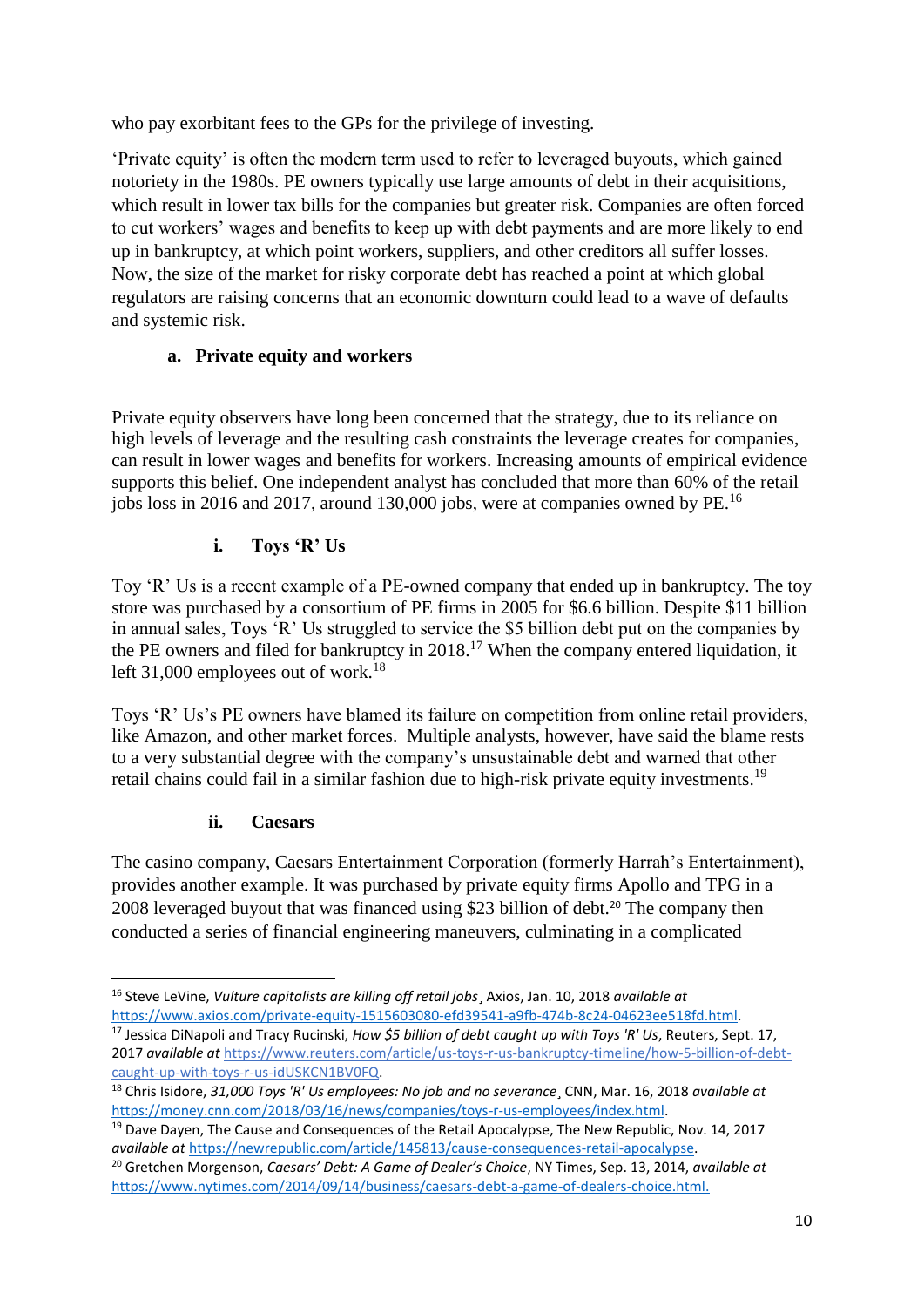bankruptcy and asset sales.<sup>21</sup>

Under Apollo and TPG, Caesars made dramatic cuts to investment in its properties and its workforce. Before the leveraged buyout, Caesars spent \$2.5 billion in 2006, \$1.5 billion in 2007, and \$1.8 billion in 2008, or an average of \$1.7 billion per year on capital expenditures to renovate and build new properties.<sup>22</sup> Between 2009 and 2016, under the Wall Street firms' management, Caesars spent just \$3.7 billion or an average of \$0.46 billion per year, about 25% of the pre-buyout average annual capital expenditure.<sup>23</sup> And, from 2006 to 2018, Caesars nationally shed 24% of its workforce, going from  $85,000$  employees<sup>24</sup> to 66,000.<sup>25</sup>

# **iii. Supermarkets**

Eileen Appelbaum and Rosemary Batt recently concluded an analysis of the supermarket industry that compared the performance of supermarket chains owned by private equity firms to those with other ownership structures. <sup>26</sup>

The research conducted by Batt and Appelbaum confirms that the PE ownership model and financial engineering that is often employed by PE owners leads to riskier capital structures at portfolio companies, makes it more difficult for them to withstand outside pressures whether economic or from evolution in consumer preferences and technology - and can lead to worse outcomes for employees.

Since 2015 seven major grocery chains, employing more than 125,000 workers, have filed for bankruptcy. Some of the blame for these bankruptcies can be placed on competition from competitors like Walmart and Whole Foods (owned by Amazon). Another significant factor in many of these cases, however, was the PE owners who were behind all seven bankruptcies.<sup>27</sup>

<sup>22</sup> Harrah's Entertainment, Inc., Annual Report (Form 10-K), at 35 (March 17, 2009). *Available at* https://www.sec.gov/Archives/edgar/data/858339/000119312509055861/d10k.htm.

<sup>23</sup> Caesars Entertainment Corporation, Annual Report (Form 10-K), at 47 (Feb. 15, 2017). *Available at* https://www.sec.gov/Archives/edgar/data/858339/000085833917000039/a2016q4cecform10-k.htm; Caesars Entertainment Corporation, Annual Report (Form 10-K), at 51 (March 17, 2014). *Available at* [https://www.sec.gov/Archives/edgar/data/858339/000085833914000014/a201310-k.htm;](https://www.sec.gov/Archives/edgar/data/858339/000085833914000014/a201310-k.htm) Caesars Entertainment Corporation, Annual Report (Form 10-K), at 38 (March 4, 2011). *Available at* https://www.sec.gov/Archives/edgar/data/858339/000119312511056393/d10k.htm.

**<sup>.</sup>** <sup>21</sup> Sujeet Indap, *What happens in Vegas* . . . the messy bankruptcy of Caesars Entertainment. Financial Times, Sep. 26, 2017, *available at* [https://www.ft.com/content/a0ed27c6-a2d4-11e7-b797-b61809486fe2.](https://www.ft.com/content/a0ed27c6-a2d4-11e7-b797-b61809486fe2)

<sup>.</sup> <sup>24</sup> Harrah's Entertainment, Inc., Annual Report (Form 10-K), at 8 (March 1, 2007). *Available at* <https://www.sec.gov/Archives/edgar/data/858339/000119312507044315/d10k.htm> <sup>25</sup> Caesars Entertainment Corporation, Annual Report (Form 10-K), at 8 (Feb. 22, 2019). *Available at* <https://www.sec.gov/ix?doc=/Archives/edgar/data/858339/000085833919000015/a2018q4cecform10-k.htm>

<sup>&</sup>lt;sup>26</sup> Rosemary Batt and Eileen Appelbaum, Private Equity Pillage: Grocery Stores and Workers At Risk, American Prospect, Oct. 26, 2018 *available at* https://prospect.org/article/private-equity-pillage-grocery-stores-andworkers-risk.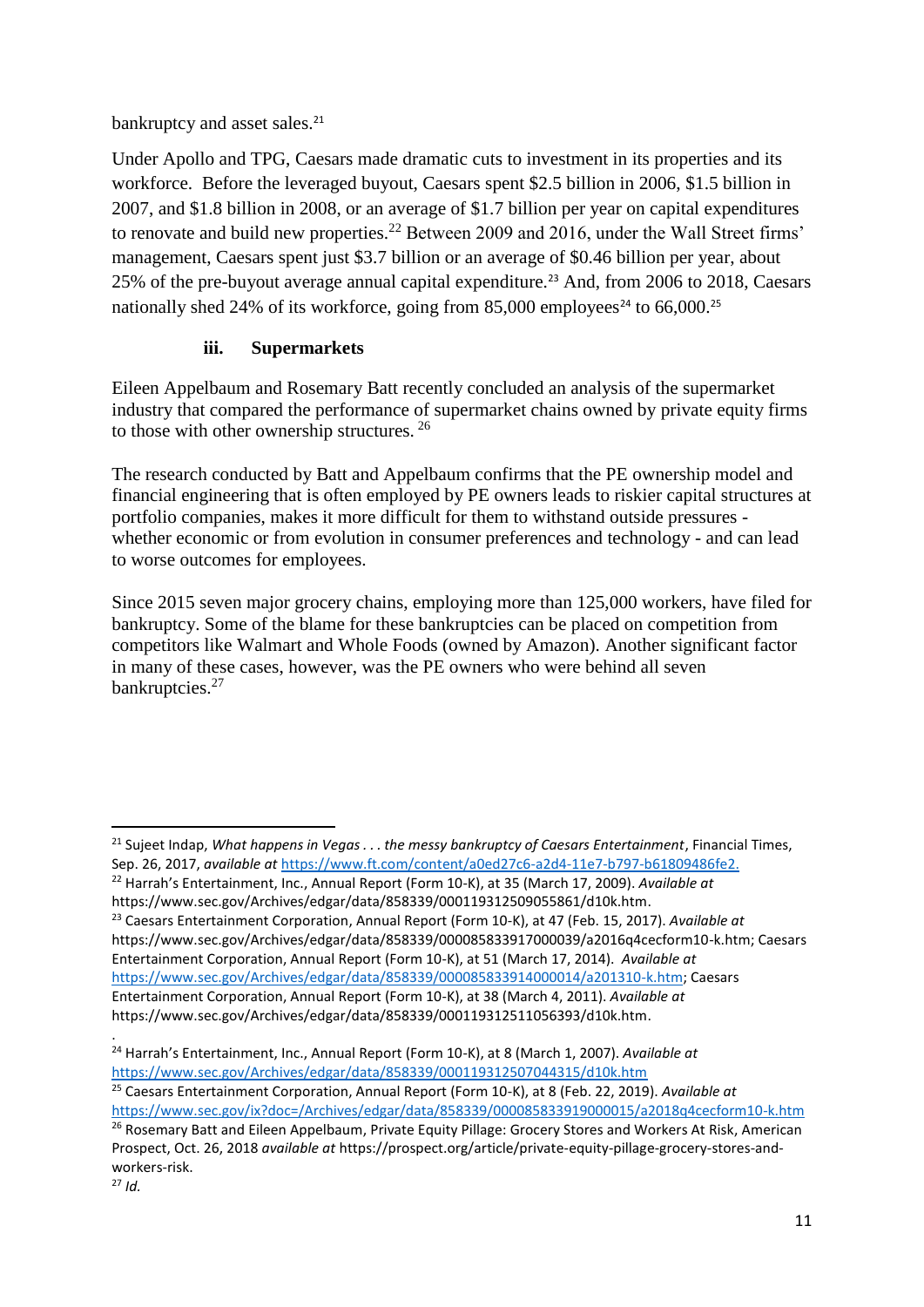| <b>GROCERY CHAIN</b>                                                        | P.E.<br><b>SPONSORS</b>                | <b>NUMBER</b><br><b>OF STORES</b> | <b>NUMBER OF</b><br><b>EMPLOYEES</b> | <b>BANKRUPTCY</b><br>DATE |
|-----------------------------------------------------------------------------|----------------------------------------|-----------------------------------|--------------------------------------|---------------------------|
| A&P (Food Basics, Food Emporium,<br>Pathmark, Super Fresh, Waldbaum's)      | Yucaipa<br>Partners                    | 296                               | 28,500                               | <b>July 2015</b>          |
| <b>Fairway Market</b>                                                       | Sterling<br><b>Investment Partners</b> | 15                                | 4.000                                | May 2016                  |
| Fresh & Easy                                                                | Yucaipa<br>Partners                    | 150                               | 4.000                                | Oct. 2015                 |
| <b>Haggen Food Grocery Store</b>                                            | Comvest<br>Group                       | 164                               | 10,000                               | Sep. 2015                 |
| <b>Marsh Supermarkets</b>                                                   | Sun<br>Capital                         | 116                               | 14.000                               | May 2017                  |
| Southeastern Grocers (BI-LO, Bruno's,<br>Fresco y Más, Harveys, Winn-Dixie) | Lone Star<br><b>Funds</b>              | >730                              | > 50,000                             | Mar. 2009.<br>Mar 2018    |
| <b>Tops Markets LLC</b>                                                     | Morgan<br>Stanley                      | 170                               | 14.800                               | Feb. 2018                 |

# **PRIVATE EQUITY-BACKED CHAINS THAT WENT BANKRUPT**

 *Batt & Appelbaum, Private Equity Pillage: Grocery Stores and Workers at Risk*

Batt and Appelbaum found that, "private equity owners have extracted millions from grocery stores in the last five years—funds that could have been used to upgrade stores, enhance products and services, and invest in employee training and higher wages."<sup>28</sup>

The performance of supermarket chains owned by PE was often characterized by struggles to pay down excessive debt, financial engineering tactics to enrich PE owners at the expense of the businesses, and ultimately bankruptcy that left workers, suppliers, and other creditors taking hits. Employees were often thrown out of work and/or forced to take cuts to their retirement benefits. <sup>29</sup>

<sup>29</sup> *Id.*

Workers, vendors, suppliers, and landlords were losers in this story, but not Comvest... At the time that the P.E. firm agreed to buy the 146 stores, securities filings show it also reached a deal to sell the real estate underlying 20 of the new store locations for \$224 million—and lease them back under a sale-leaseback agreement. It later engaged in sale-leaseback transactions for additional stores—for a total of 39 stores. Through these sales, Haggen made an estimated total of \$300 million according to regulatory filings and real-estate documents roughly equal to what it paid for the 146 stores… The unsecured creditors meanwhile—mainly laid-off workers, suppliers, and landlords—were owed roughly \$100 million.

And in February 2018 Tops Markets declared bankruptcy:

The northeastern chain of 170 grocery stores was bought out by Morgan Stanley Private Equity and Graycliff Partners in an LBO worth \$310 million in 2007. Morgan Stanley pursued a number of LBO add-ons between 2007 and 2012, and then financed the buyout of the company, including all of its debt, by Tops management in December 2013. By that time, Morgan Stanley had loaded the company with \$724 million in debt—more than twice the original purchase price. That included some \$377 million in dividends that Morgan Stanley paid to itself and its investors—equal to 55 percent of the total debt that had accrued. This does not include advisory fees charged by Morgan Stanley nor the future interest payments that Tops had to shoulder…

[T]he debt overhang left Tops with little wiggle room to reduce prices or resources to invest in store upgrades, new products, and online services needed to be competitive, as it reported itself in its bankruptcy filing. At the time of the bankruptcy, it had 14,800 employees... The company used the bankruptcy process to substantially

**<sup>.</sup>** <sup>28</sup> *Id.*

In September 2015 Haggen, Inc, a west coast grocery chain owned by Comvest Partners, declared bankruptcy after a failed expansion. According to Applebaum and Batt: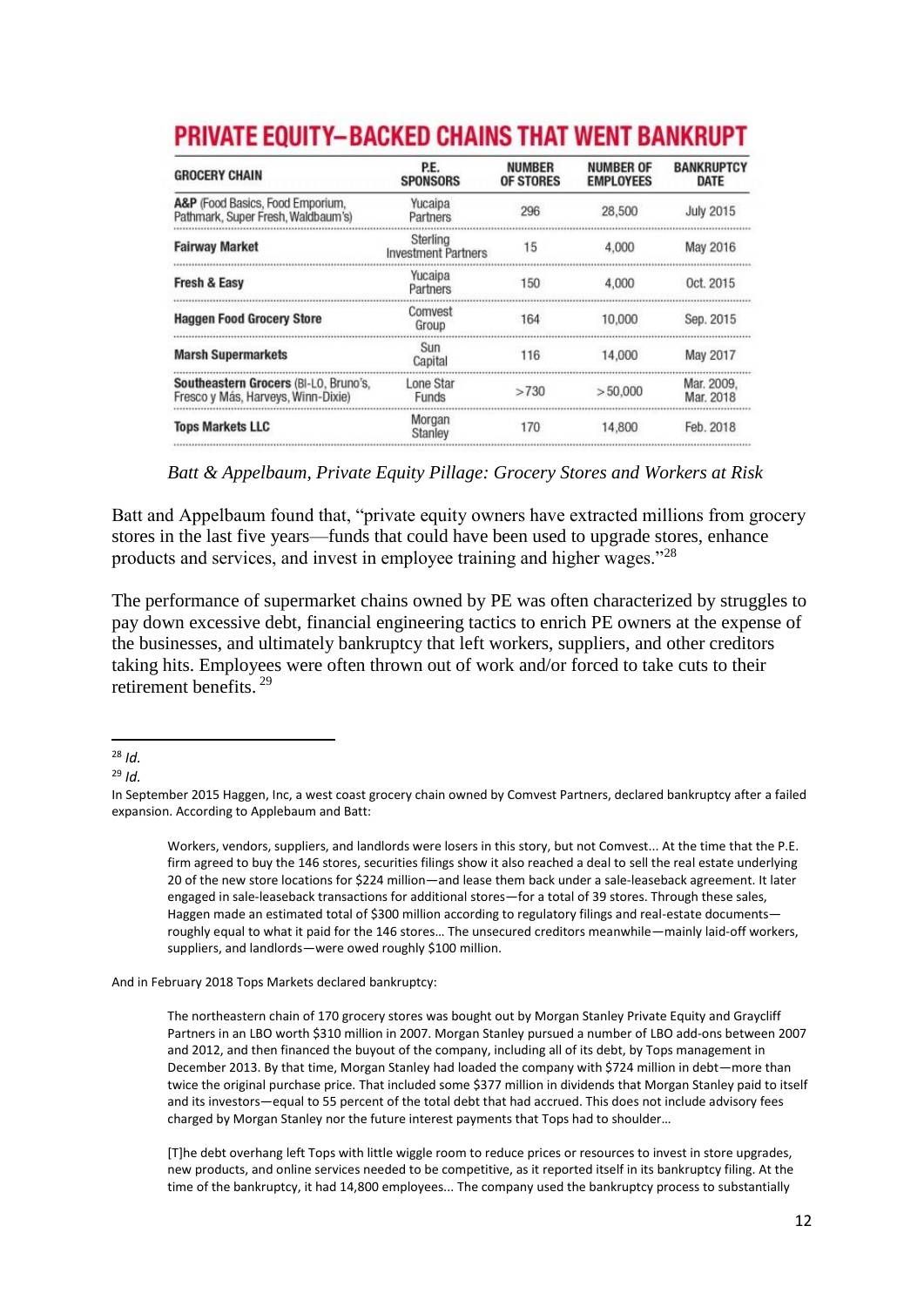#### **b. Excessive leverage**

Leveraged buyouts (LBOs) are a traditional strategy employed by PE. An LBO can be thought of as a financing technique used to acquire an operating company using a small amount of cash and a large amount of debt that resides on the books of the target company. PE GPs usually put a small amount of their own money towards the down payment, 1-3%. The remainder of the equity investment is provided by investors such as pension funds and wealthy individuals. In a typical buyout, around 30% of the purchase price is paid as equity, or cash, and 70% is debt financing.<sup>30</sup>

When a PE fund buys a company, the company is responsible for paying down loans, not the GP or the investors. Loan payments are paid out of the company's earnings and if the company cannot make the payments, the PE fund is not responsible for the company's debts. It is common practice for a company acquired in an LBO to take out additional loans shortly after the acquisition to reimburse the PE GP for a portion of the down payment or pay a dividend in what's called a "dividend recapitalization."

As discussed above, the debt servicing burden that excessive leverage imposes on a company often forces the company to forego investments to make the company more competitive and provide family-sustaining wages and benefits to its workforce.

Recent increases in the issuance of leveraged loans, which are often used to finance LBOs, are raising concerns among regulators domestically and globally.<sup>31</sup> In the past five years, the value of outstanding leveraged loans has nearly doubled to \$1.19 trillion.<sup>32</sup> Late last year, the Federal Reserve issued a Financial Stability Report which raised concerns about high levels of corporate debt and the increase in risky lending practices.<sup>33</sup> The report stated, 'lenders' have become more willing to extend loans with fewer credit protections to higher-risk borrowers. Moody's Loan Covenant Quality Indicator suggests that loan covenants are at their weakest levels since the index began in  $2012...$ <sup>34</sup>

In October 2018, Former Federal Reserve Chair Janet Yellen raised concerns that the leveraged lending market could create systemic risks. She said, "I am worried about the systemic risks associated with these loans...There has been a huge deterioration in standards; covenants have been loosened in leveraged lending."<sup>35</sup>

1

reduce the pension benefits for [employees] by withdrawing from [union] defined benefit pension plans and replacing them with 401(k) plans.

<sup>30</sup> *Id.* 

<sup>31</sup> Jim Puzzanghera, *Remember the subprime mortgage mess? \$1.2 trillion in risky corporate debt is flashing similar warning signs*, LA Times, Jan. 20, 2019, *available at* [https://www.latimes.com/business/la-fi-corporate](https://www.latimes.com/business/la-fi-corporate-debt-risks-20190120-story.html)[debt-risks-20190120-story.html.](https://www.latimes.com/business/la-fi-corporate-debt-risks-20190120-story.html)

<sup>32</sup> *Id.* See also *Risk-off shift brings banks back to leveraged loan market,* S&P Global Market Intelligence, Apr. 8, 2019, *available at* [https://www.spglobal.com/marketintelligence/en/news](https://www.spglobal.com/marketintelligence/en/news-insights/trending/eCZ7eZ4RH8dpwSArc_UCbQ2)[insights/trending/eCZ7eZ4RH8dpwSArc\\_UCbQ2.](https://www.spglobal.com/marketintelligence/en/news-insights/trending/eCZ7eZ4RH8dpwSArc_UCbQ2) 

<sup>33</sup> Board of Governors of the Federal Reserve System, *Financial Stability Report,* Nov. 2018, *available at*  [https://www.federalreserve.gov/publications/files/financial-stability-report-201811.pdf.](https://www.federalreserve.gov/publications/files/financial-stability-report-201811.pdf) <sup>34</sup> *Id at 12.* 

<sup>35</sup> Sam Felming, *Janet Yellen sounds alarm over plunging loan standards*, Financial Times, Oct. 25, 2018 *available at* [https://www.ft.com/content/04352e76-d792-11e8-a854-33d6f82e62f8.](https://www.ft.com/content/04352e76-d792-11e8-a854-33d6f82e62f8)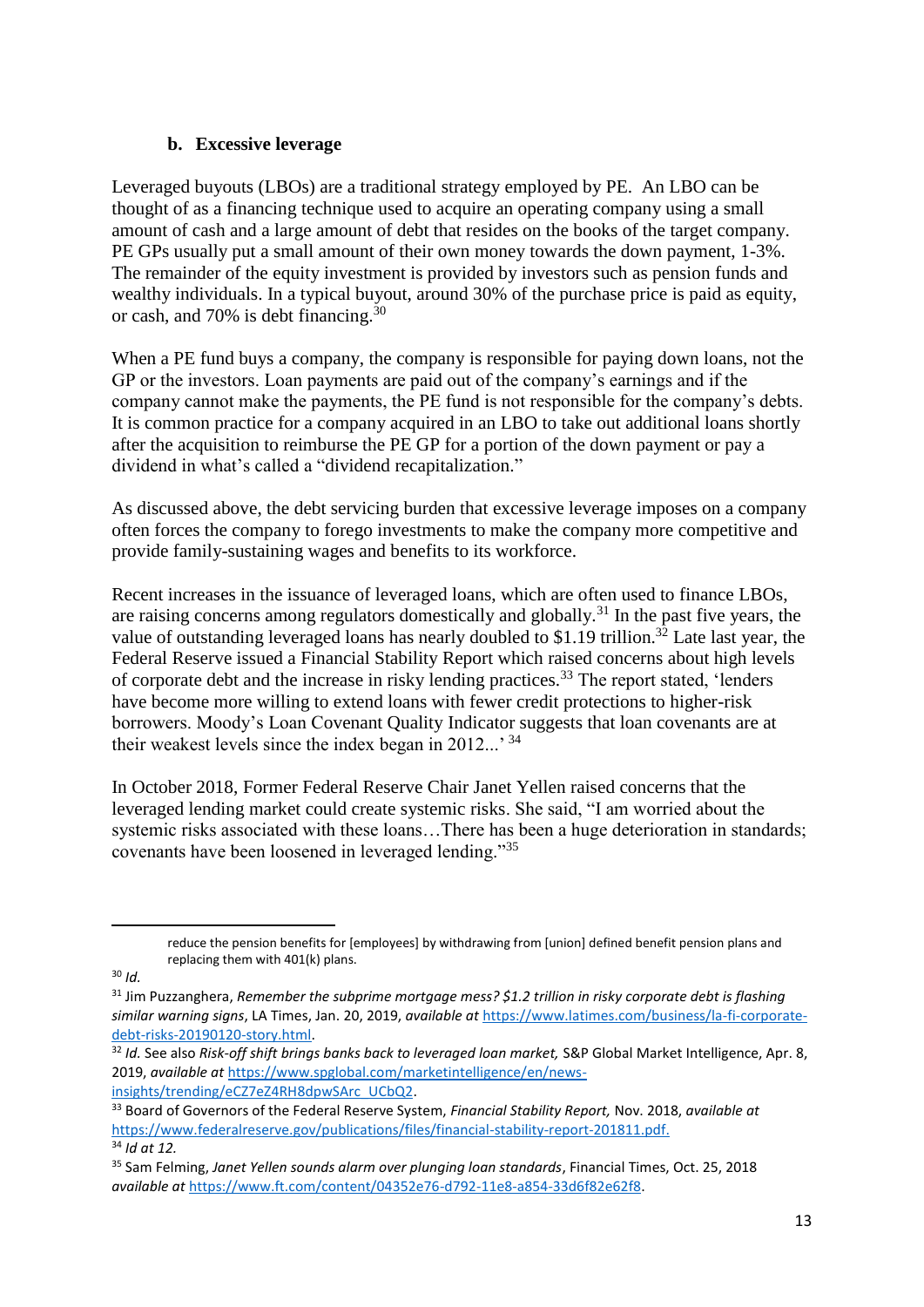#### **c. Investors in private equity**

US pension funds have an average target allocation to private equity of 8.6% of total assets.<sup>36</sup> In many situations, pension plans are under pressure to make up for insufficient employer contributions by chasing riskier investments that could produce greater returns. PE funds advertise that they have the ability to provide those returns. Unfortunately, the opacity, illiquidity and high fees associated with PE add to the risks of the investment and the difficulty in achieving returns sufficient to justify those risks.

The lack of transparency into PE makes it difficult to analyze the accuracy of claims that PE investments outperform other asset classes. In addition, PE managers do not use traditional metrics to report returns. The CFA Institute has explained that typical methods for comparing performance "work well (at least from a statistical perspective) only for those instruments that are publicly traded and are highly liquid. This is a major problem for private equity (PE) investments as they are not only 'private' and illiquid but also exhibit serious smoothing issues because of subjective appraisals and valuation lags."<sup>37</sup>

In December 2018, the CFA Institute published, "Private Equity: The Emperor Has No Clothes." The piece examined different models of private equity returns and concluded, "Exposure to small caps likely explains private equity returns. Liquid alternatives to private equity can be created simply by buying small, cheap, and levered stocks… [Locked-up capital] keeps investors from redeeming their funds at market lows and helps private equity firms weather storms like the global financial crisis. But the same fund structure can be replicated through public equities at a fraction of private equity fees."<sup>38</sup>

PE is characterized by high fees that take away from investors' returns. The fee structure, known as "2 and 20," means that the fund manager gets 2% annually of the total amount of assets under manager plus 20% of the return on any investment.

PE investments are illiquid, and therefore pose greater risks for investors. The average life of a fund is 10 to 13 years.<sup>39</sup> The secondary market for interests in PE funds is very limited. The total transaction volume in the secondary market in 2018 was estimated at \$72 billion.<sup>40</sup> To put that in perspective the industry has around \$4.1 trillion in committed capital – less than a  $2\%$  turnover rate.<sup>41</sup> Once an investor buys into a fund, it is very difficult to get out before the fund sells off all the companies in the portfolio.

**.** 

<sup>36</sup> American Investment Council, Public Pension Study, May 2018 *available at* 

[https://www.investmentcouncil.org/wp-content/uploads/2018-public-pension-study-final3.pdf.](https://www.investmentcouncil.org/wp-content/uploads/2018-public-pension-study-final3.pdf) 

<sup>37</sup> Prasad Ramani, *Evaluating Private Equity Performance: PME vs. Direct Alpha*, Enterprising Investor, CFA Institute, Jul. 23, 2014 *available at*

[http://blogs.cfainstitute.org/investor/2014/07/23/evaluating-private-equity-performance-pme-vs-direct](http://blogs.cfainstitute.org/investor/2014/07/23/evaluating-private-equity-performance-pme-vs-direct-alpha/)[alpha/.](http://blogs.cfainstitute.org/investor/2014/07/23/evaluating-private-equity-performance-pme-vs-direct-alpha/)

<sup>38</sup> Nicolas Rabener, *Private Equity: The Emperor Has No Clothes, Enterprising Investor*, CFA Institute, Dec. 3, 2018 *available at* [https://blogs.cfainstitute.org/investor/2018/12/03/private-equity-the-emperor-has-no](https://blogs.cfainstitute.org/investor/2018/12/03/private-equity-the-emperor-has-no-clothes/)[clothes/](https://blogs.cfainstitute.org/investor/2018/12/03/private-equity-the-emperor-has-no-clothes/) .

<sup>39</sup> Robert Harris, Tim Jenkinson and Steve Kaplan, *Private Equity Performance: What Do We Know? Available at* <http://faculty.chicagobooth.edu/steven.kaplan/research/kpe.pdf>

<sup>40</sup> Coller Capital, *The Private Equity Secondary Market*, Coller Capital Ltd. 2019 *available at*  [https://www.collercapital.com/sites/default/files/Coller%20Capital%20%E2%80%93%20the%20private%20eq](https://www.collercapital.com/sites/default/files/Coller%20Capital%20%E2%80%93%20the%20private%20equity%20secondary%20market_0.pdf) [uity%20secondary%20market\\_0.pdf.](https://www.collercapital.com/sites/default/files/Coller%20Capital%20%E2%80%93%20the%20private%20equity%20secondary%20market_0.pdf)

<sup>41</sup> *Press Release: Private Equity Industry Grows to More Than \$3tn in Assets*, Preqin, Jul. 24, 2018 *available at* [http://docs.preqin.com/press/PE-Assets-Jul-18.pdf.](http://docs.preqin.com/press/PE-Assets-Jul-18.pdf)